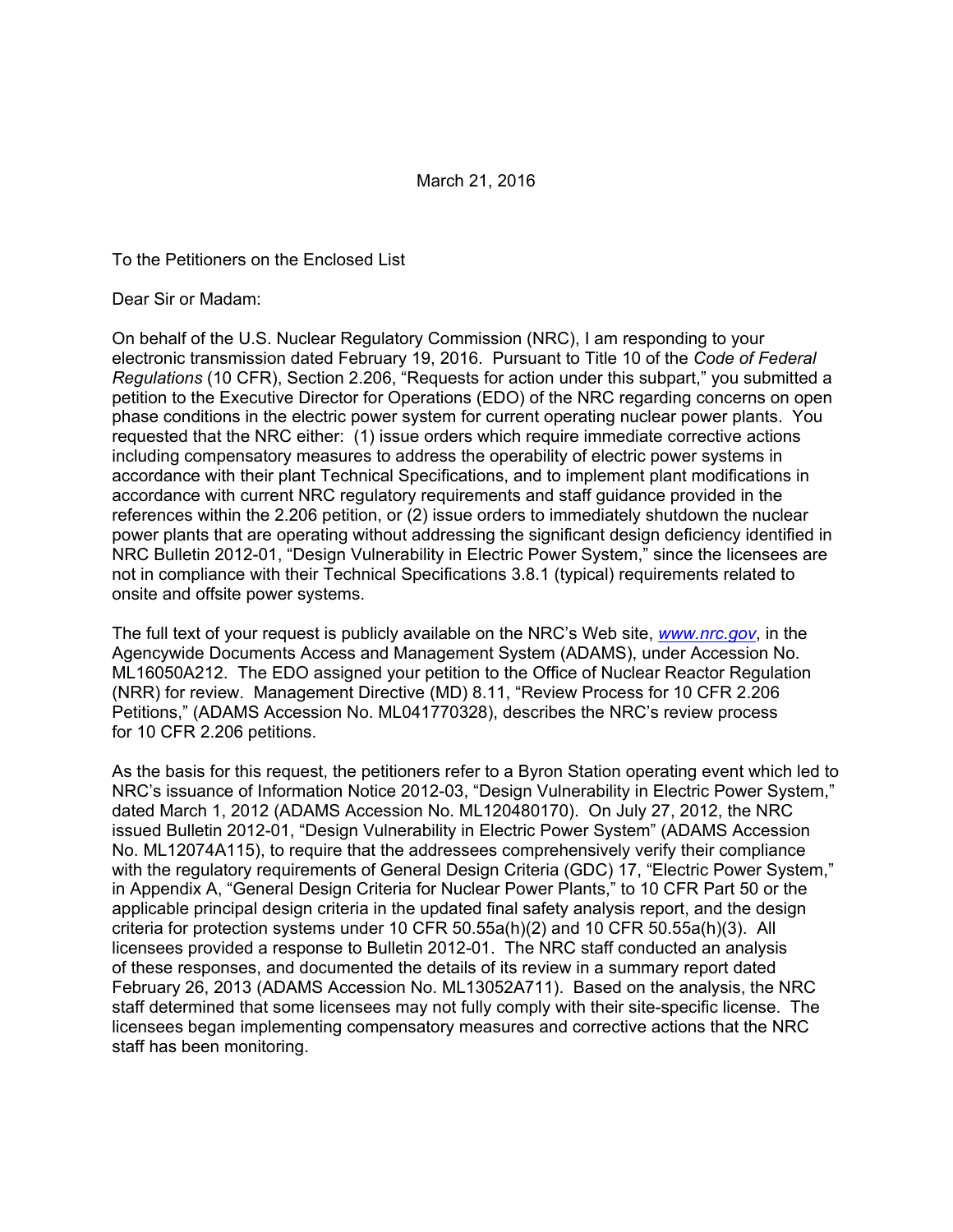On February 24, 2016, an NRR petition manager contacted you to describe the 10 CFR 2.206 process. You were also offered an opportunity to address NRR's 2.206 Petition Review Board (PRB) to discuss your petition request. You declined the opportunity to address the PRB on the basis that your petition already contained all of the relevant information to support the PRB's review.

On March 14, 2016, the PRB met internally to discuss your request for immediate action, and to make an initial recommendation on your petition. Regarding your request for immediate action, the PRB denied the request for immediate action on the basis that the petition presented no significant new information, and only raised issues that have already been the subject of NRC staff review for regulatory and safety significance. By NRC letter dated November 25, 2014 (ADAMS Accession No. ML14120A203), the NRC concluded that although existing NRC regulations have requirements for the onsite and offsite power systems to permit functioning of structures, systems, and components important to safety for any failures in the offsite power system including a single failure in the onsite power system, open phase conditions were not specifically identified as an issue during the licensing reviews of the current operating nuclear power plants. For this reason, the NRC staff is recommending to the Commission that the NRC grant enforcement discretion and refrain from issuing an enforcement action for certain noncompliances which would require a reactor shutdown while addressing the open phase conditions of the design vulnerability within their electrical power system. Finally, to support future licensing actions related to electric power system design vulnerability, the NRC published Branch Technical Position 8-9, "Open Phase Conditions in Electric Power System," (ADAMS Accession No. ML15057A085) in July 2015, to provide guidance to NRC staff.

The PRB also made an initial recommendation that your petition met the criteria for review in accordance with MD 8.11, Section III.C, "Criteria for Reviewing Petitions Under 10 CFR 2.206." Therefore, your petition will be accepted for review.

On March 15, 2016, the NRR petition manager informed you of the PRB's decision to deny the request for immediate action, and the PRB's initial recommendation to accept your petition for review. The petition manager also offered you a second opportunity to address the PRB, which you declined on the basis that the petition already contained all of the relevant information to support the PRB's review. Therefore, the PRB's initial recommendation, to accept your petition for review under 10 CFR 2.206, is now a final recommendation.

As provided by 10 CFR 2.206, we will take action on your request within a reasonable amount of time. I have assigned Ms. Tanya Mensah to be the petition manager for this petition. Ms. Mensah can be reached by telephone at 301-415-3610 or by e-mail at Tanya.Mensah@nrc.gov.

Enclosed for your information is a copy of the notice (Enclosure 2) that is being filed with the Office of the *Federal Register* for publication. Also enclosed for your information is a copy of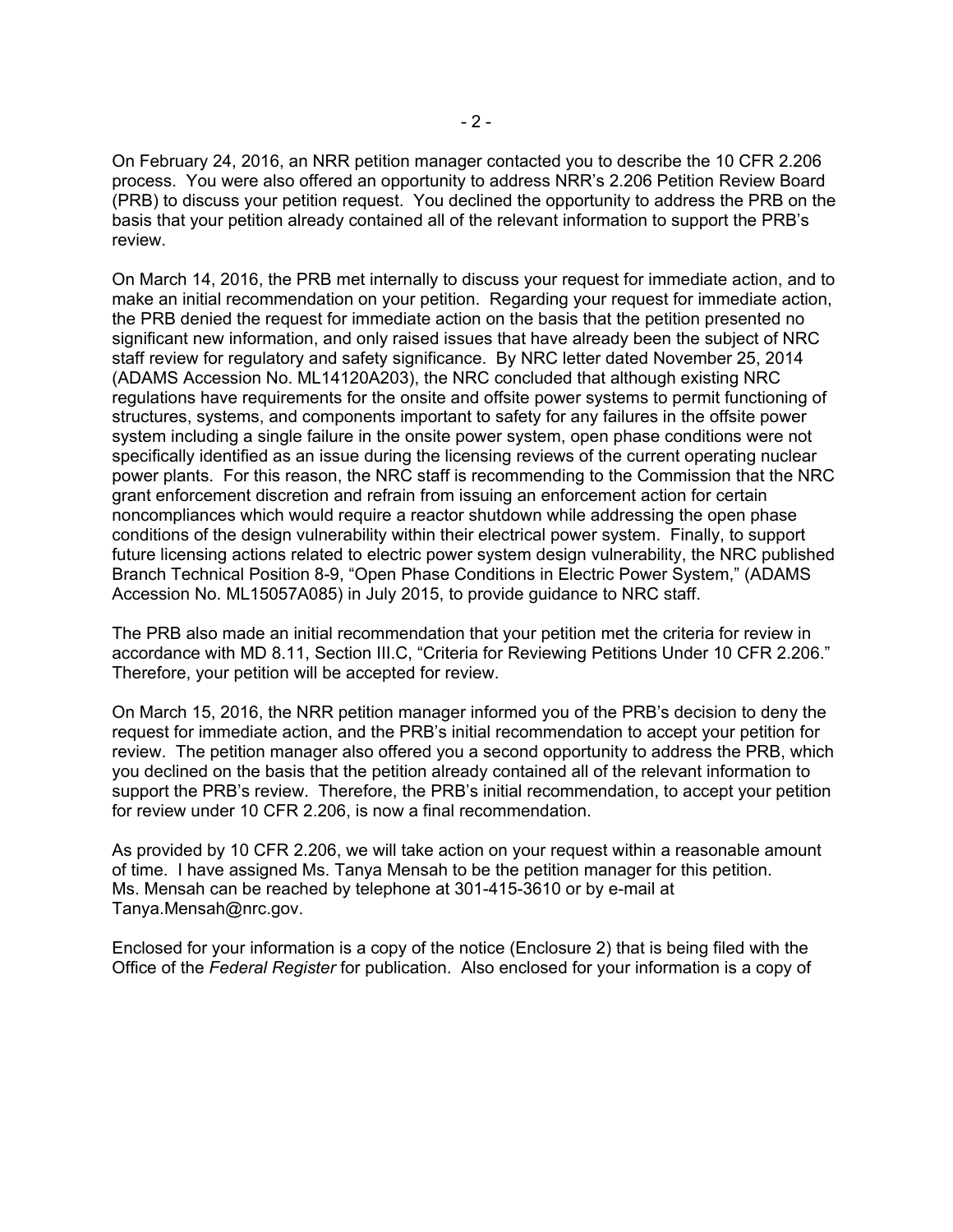Management Directive 8.11, "Review Process for 10 CFR 2.206 Petitions" (Enclosure 3), along with the associated brochure NUREG/BR-0200, "Public Petition Process" (Enclosure 4), prepared by the NRC Office of Public Affairs.

I would like to express my appreciation for your effort in working toward a final resolution of this matter.

Sincerely,

*/ra/* 

 William M. Dean, Director Office of Nuclear Reactor Regulation

Enclosures:

- 1. List of Petitioners
- 2. *Federal Register* Notice
- 3. MD 8.11
- 4. NUREG/BR-0200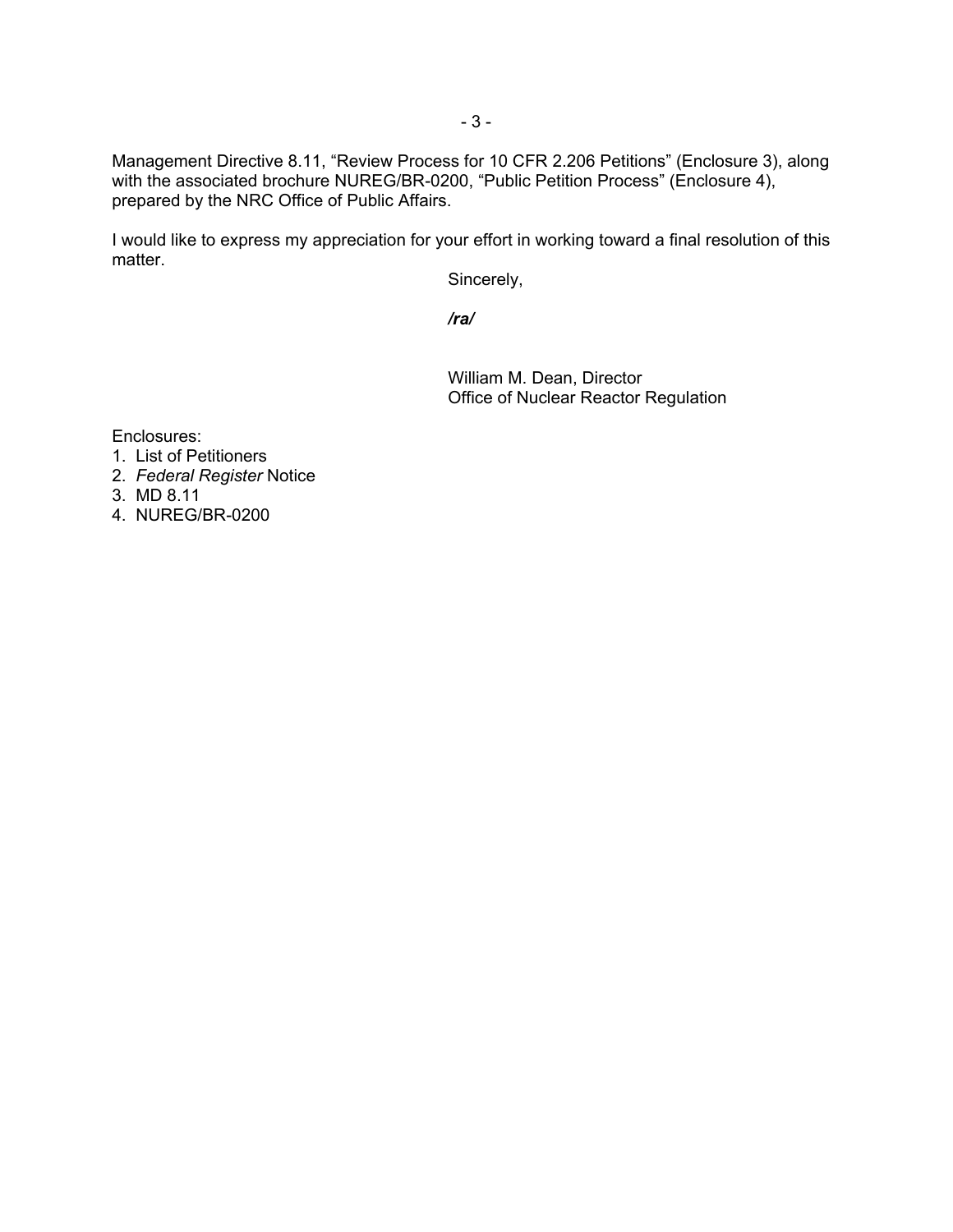Management Directive 8.11, "Review Process for 10 CFR 2.206 Petitions," (Enclosure 3) along with the associated brochure NUREG/BR-0200, "Public Petition Process," (Enclosure 4) prepared by the NRC Office of Public Affairs.

I would like to express my appreciation for your effort in working toward a final resolution of this matter.

Sincerely,

*/ra/* 

 William M. Dean, Director Office of Nuclear Reactor Regulation

Enclosures:

- 1. List of Petitioners
- 2. *Federal Register* Notice
- 3. MD 8.11
- 4. NUREG/BR-0200

DISTRIBUTION: OEDO-16-00104 See next page

### **ADAMS Accession Nos**.

Incoming petition: ML16050A212<br>FRN: ML16069A219 Acknowledgement Letter: ML16069A214 ML050900248 (NUREG/BR-0200) ML041770328 (Management Directive 8.11) \*Concurrence via e-mail

| <b>OFFICE</b> |         | NRR/DPR/PGCB/PM INRR/DPR/PGCB/LA INRR/DPR/PGCB/BC |                           | OGC        | NRR/DSS/D | NRR/D    |
|---------------|---------|---------------------------------------------------|---------------------------|------------|-----------|----------|
| <b>NAME</b>   | TMensah | ELee                                              | SStuchell<br>(w/comments) | DCvlkowski | TMcGinty  | WDean    |
| <b>DATE</b>   | 0316/16 | 03/16/16                                          | 03/16/16                  | 03/16/16   | 03/15/16  | 03/21/16 |

**OFFICIAL RECORD COPY**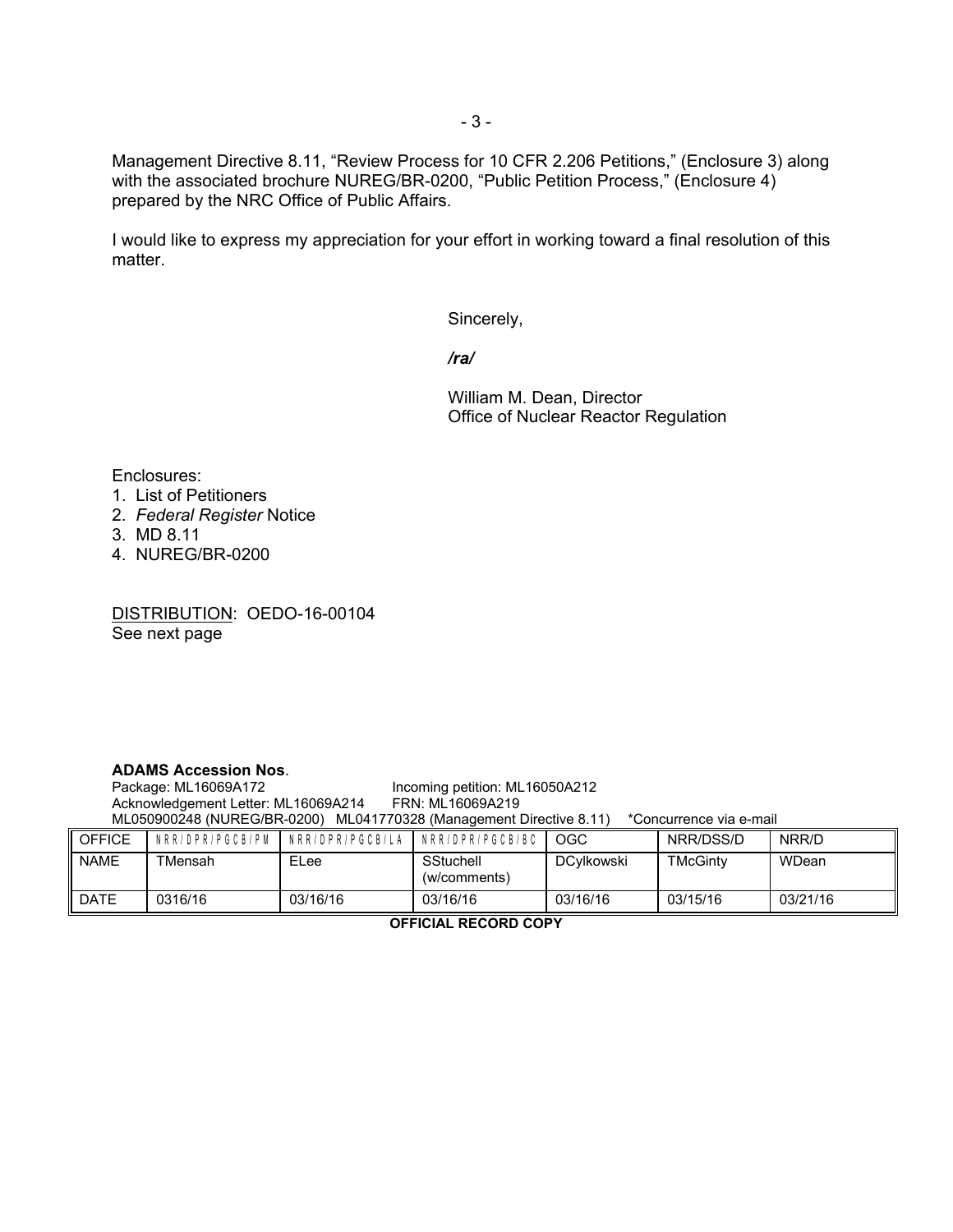### **List of Petitioners**

Roy Mathew 18837 Falling Star Road Germantown, MD 20874

Sheila Ray 109 Swarthmore Avenue Gaithersburg, MD 20877

Swagata Som 18031 Wheatridge Drive Germantown, MD 20874

Gurcharan Singh Matharu 110 Harbour Town Court New Orleans, LA 70131

Tania Martinez Navedo 13529 Wisteria Drive Germantown, MD 20874

Thomas Koshy 218 Lower Country Drive Gaithersburg, MD 20877

Kenneth Miller 174 Canal Way Shepherdstown, WV 25443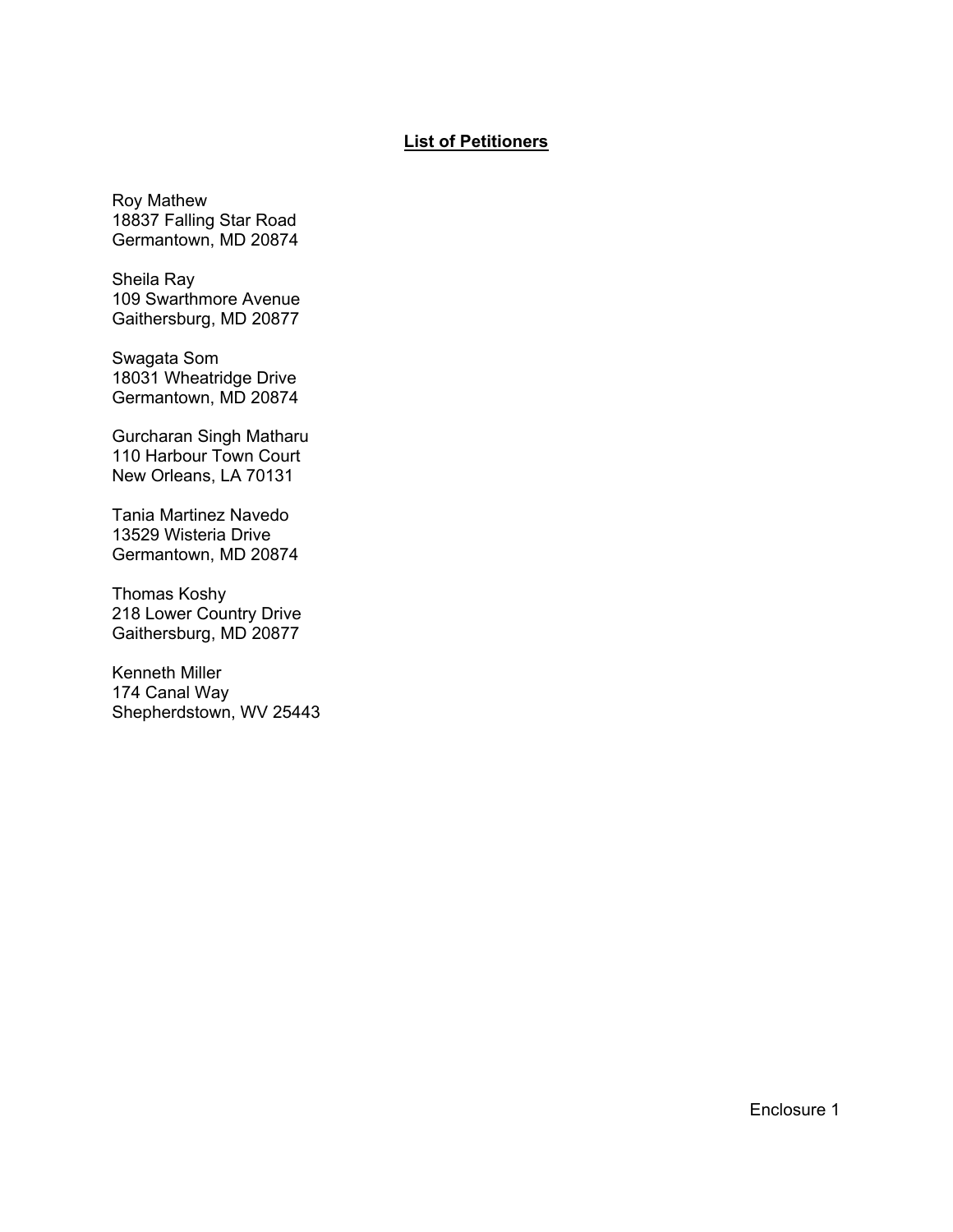To the Petitioners on the Enclosed List from William M. Dean dated March 21, 2016.

Subject: Acknowledgement Letter on Open Phase Condition 2.206 – All current operating nuclear plants

DISTRIBUTION: OEDO-16-00104

PUBLIC RidsAcrsAcnwMailCenter RidsNrrDorlLpl1-1 RidsRgn1MailCenter TMensah, NRR MBanic, NRR RidsRgn2MailCenter RidsNrrOd RidsNrrDpr RidsNrrDpr RidsRgn3MailCenter RidsEdoMailCenter RidsNrrDorl Resource RidsRgn4MailCenter RidsNrrOca MailCenter **RidsNrrMailCenter** RidsSecyMailCenter RidsOeMailCenter RidsAdmMailCenter RidsOpaMail **All Strates Here** JBoska, NRR MMcConnell, NRR

MCaruso, NRO RDaley, RIII GTaylor, RES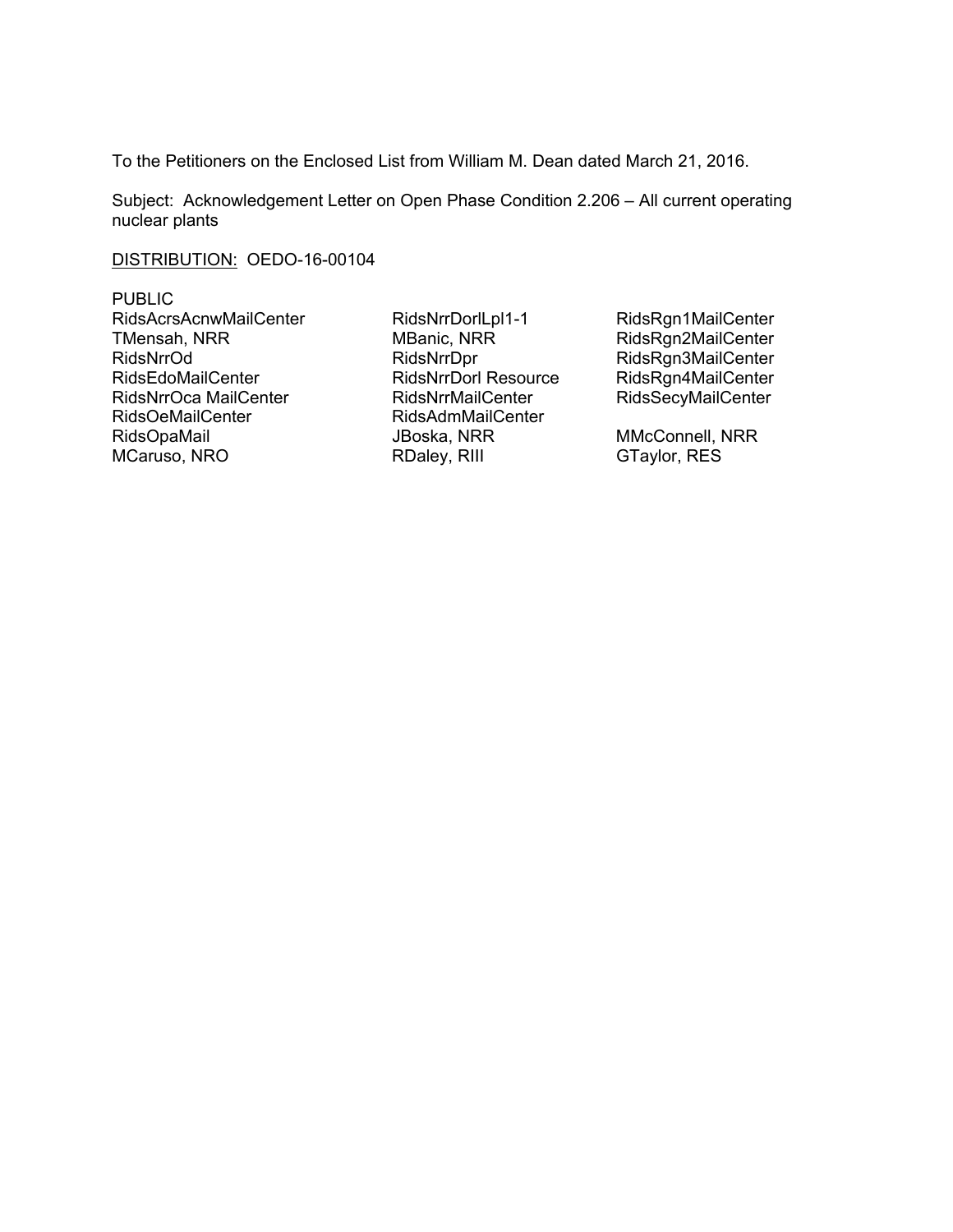Enclosure 2

# Federal Register Notice

## ADAMS Accession No. ML16069A219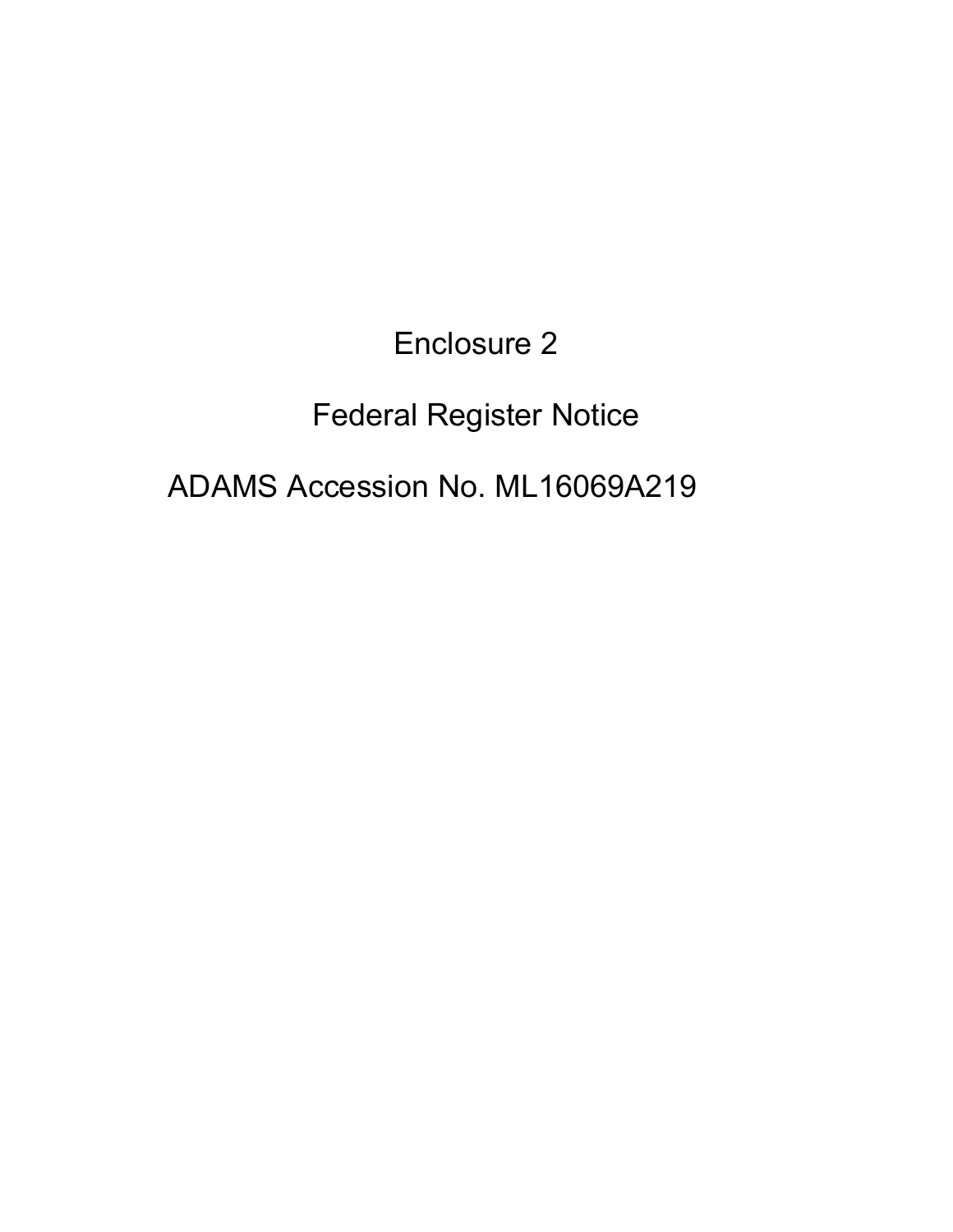Enclosure 3 Management Directive 8.11 Review Process for 10 CFR 2.206 Petitions ADAMS Accession No. ML041770328